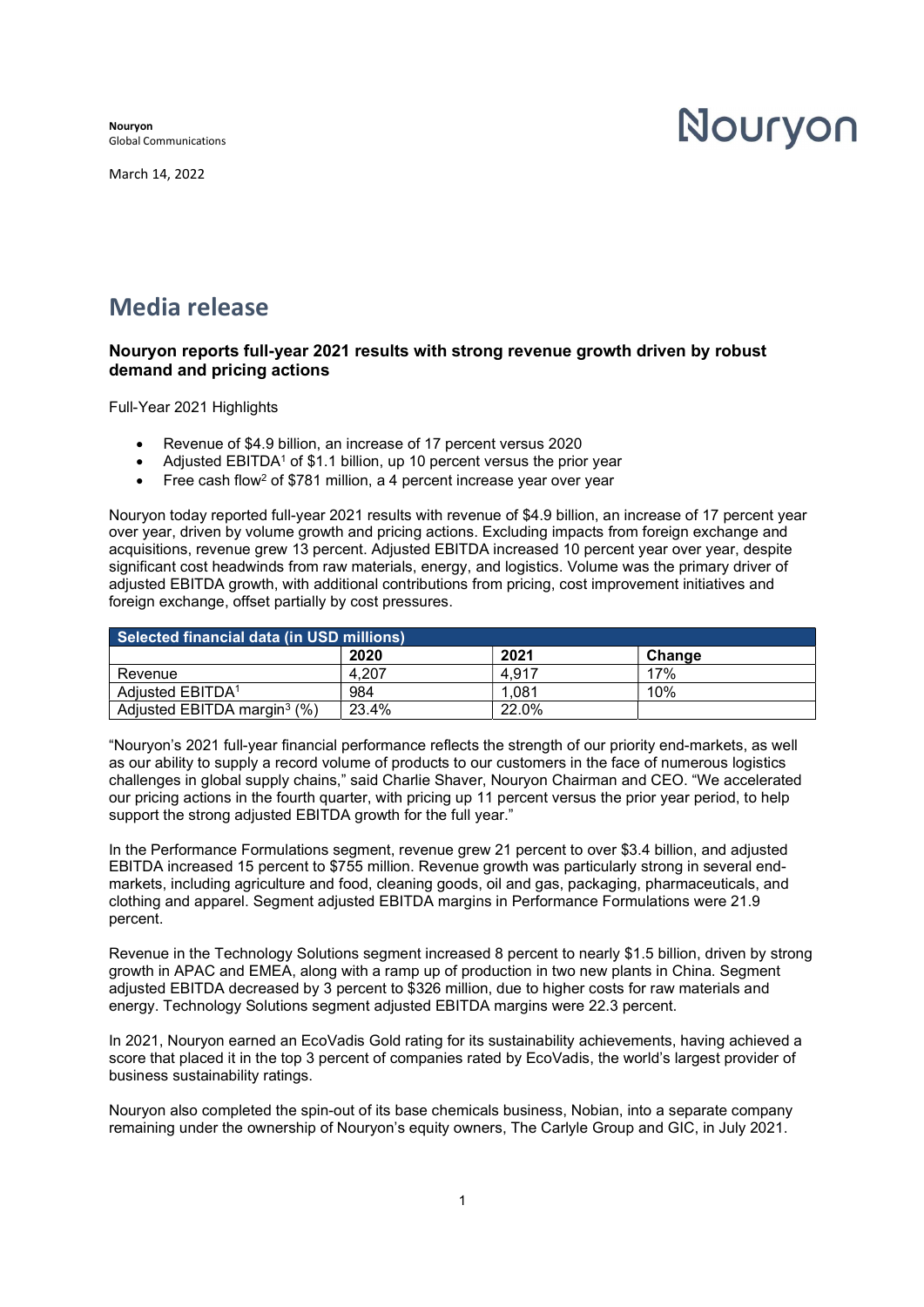## Nouryon reports full-year 2021 results with strong revenue growth driven by robust demand and pricing actions

#### About Nouryon

Nouryon is a global, specialty chemicals leader. Markets and consumers worldwide rely on our essential solutions to manufacture everyday products, such as personal care, cleaning goods, paints and coatings, agriculture and food, pharmaceuticals, and building products. Furthermore, the dedication of more than 7,800 employees with a shared commitment to our customers, business growth, safety, sustainability and innovation has resulted in a consistently strong financial performance. We operate in over 80 countries around the world with a portfolio of industry-leading brands. Visit our website and follow us @Nouryon and on LinkedIn.

#### Not for publication – for more information

Media Relations T: + 1-314-229-6359 E: emily.parenteau@nouryon.com Contact: Emily Parenteau